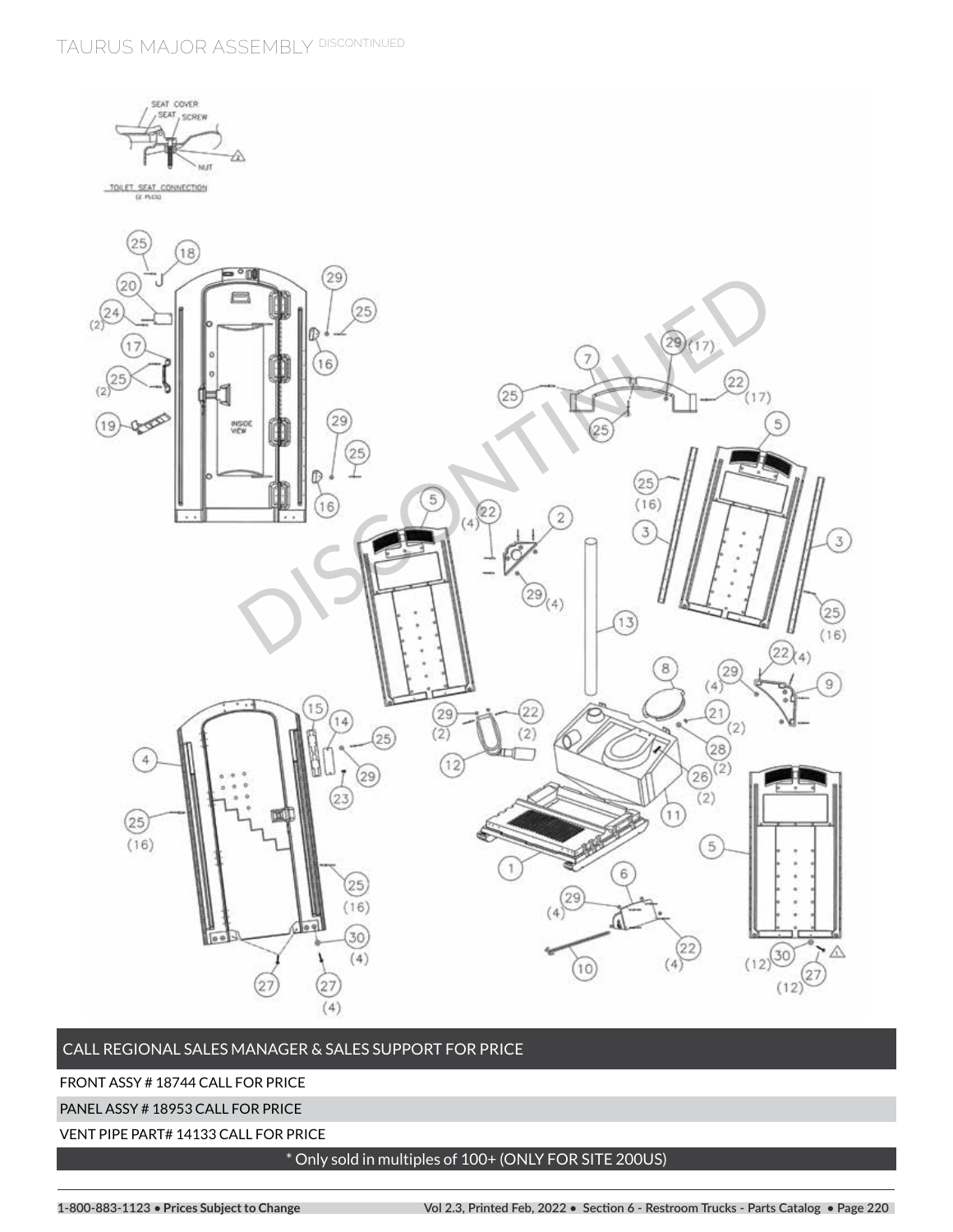# **TAURUS MAJOR ASSEMBLY DISCONTINUED**

| <b>REV</b><br><b>ITEM#</b> | PART#       | QPU            | <b>DESCRIPTION</b>                              |
|----------------------------|-------------|----------------|-------------------------------------------------|
| 1                          | 18615       | 1              | <b>BASE - TRS/HT ROTO MOLD</b>                  |
| 1A                         | 40014       | $\mathbf{1}$   | <b>BASE-GB DIRT BUSTER</b>                      |
| 2                          | 18736       | 1              | <b>BRKT SHELF-TAURUS MGRY</b>                   |
| $\sqrt{3}$                 | CALL        | $\overline{2}$ | <b>CORNER POST-TAURUS</b>                       |
| 4                          | <b>CALL</b> | 1              | <b>FRONT ASSY-TAURUS</b>                        |
| 5                          | CALL        | 3              | <b>PANEL-TAURUS</b>                             |
|                            | 18709       | 1              | HDWE - TAURUS (BM)                              |
| $\boldsymbol{6}$           | 18652       | $\mathbf{1}$   | <b>HOOD-PAPERGUARD 3 ROLL</b>                   |
|                            | 19116       | $\mathbf{1}$   | KIT-PAPERGRD 3 ROLL PUSH CAP                    |
|                            | 19114       | $\mathbf{1}$   | KIT-PAPERGRD 3 ROLL POP RVT                     |
|                            | 19408       | 1              | KIT-PAPERGRD 4 ROLL VERTICAL                    |
| $\overline{7}$             | 18683       | $\mathbf{1}$   | <b>ROOF-TAURUS</b>                              |
| 8                          | 14959       | 1              | SEAT - ELONG MX2/MX3/TRS/HT/GB BLK(OLD TANK)    |
|                            | 19196       | $\mathbf{1}$   | KIT - T/SEAT 2-1/2 Bolt/NUT SET                 |
| 9                          | 18735       | 1              | <b>SHELF-TAURUS MGRY</b>                        |
| 10                         | 18529       | $\mathbf{1}$   | SPINDLE-PAPERGRD 3 ROLL METAL                   |
|                            | 18696       | 1              | SPINDLE-PAPERGRD 3 ROLL WOOD                    |
| 11                         | 18934       | $\mathbf{1}$   | <b>TANK-TAURUS DGRY</b>                         |
| 12                         | 18700       | $\mathbf{1}$   | URINAL-TRS/HTW/TUBE                             |
|                            | 18856       | $\mathbf{1}$   | TUBE-TRS/HT URINAL                              |
|                            | 18768       | 1              | PLUG- URINAL HOLE SYNERGY TANK                  |
| 13                         | 18754       | $\mathbf{1}$   | VENT PIPE-SYN 4X64 BLACK                        |
| 14                         | 18807       | $\mathbf{1}$   | <b>COVER-TAURUS GENDER</b>                      |
| 15                         | 18808       | $\mathbf{1}$   | DECAL-TRS/HT GENDER 2X11 WHTE                   |
| 16                         | 18707       | $\overline{2}$ | <b>GUIDE-HT DOOR SPRING</b>                     |
| 17                         | 16807       | $\mathbf{1}$   | HANDLE- PLASTIC HOVER (Post 2005)               |
|                            | 18708       | $\mathbf 1$    | HANDLE-PLASTIC LUGGAGE (Pre 2005)               |
| 18                         | 10891       | $\mathbf{1}$   | <b>HOOK-FLAT COAT STNLS</b>                     |
| 19                         | 19592       | 1              | LATCH-SLIDING ELBOW W/ENG LAB (OLD STYLE 18711) |
| 20                         | 18710       | $\mathbf{1}$   | MIRROR-3X5 PLASTIC                              |
| $21*$                      | 13128       | 2              | <b>NUT-1/4-20 NYLOC</b>                         |
| $22*$                      | 11054       | 31             | RIVET-#68 AAL POP                               |
| $23*$                      | 16804       | 1              | RIVET-PINE TREE 1/4 X 9/16                      |
| $24*$                      | 11027       | $\overline{2}$ | RIVET-#66 ALUM                                  |
| $25*$                      | 18755       | 68             | RIVET-AVDEL SILVER LONG                         |
| $26*$                      | 18705       | $\overline{2}$ | SCREW-1/4-20 X3/4 TRUSS STNLS                   |
| $27*$                      | 13860       | 18             | SCREW-#14 X 1-1/2 W/WSH GOLD                    |
| $28*$                      | 12382       | $\overline{2}$ | WASHER-1/4 FLAT STNLS                           |
| $29*$                      | 11315       | 3              | WASHER-3/16 RIVET STNLS                         |
| $30*$                      | 11368       | 16             | WASHER-5/16 FLAT STNLS                          |
|                            | 18680       | $\mathbf{1}$   | INSTRUCTIONS-TAURUS (NOT SHOWN)                 |

# \* Only sold in multiples of 100+ (ONLY FOR SITE 200US)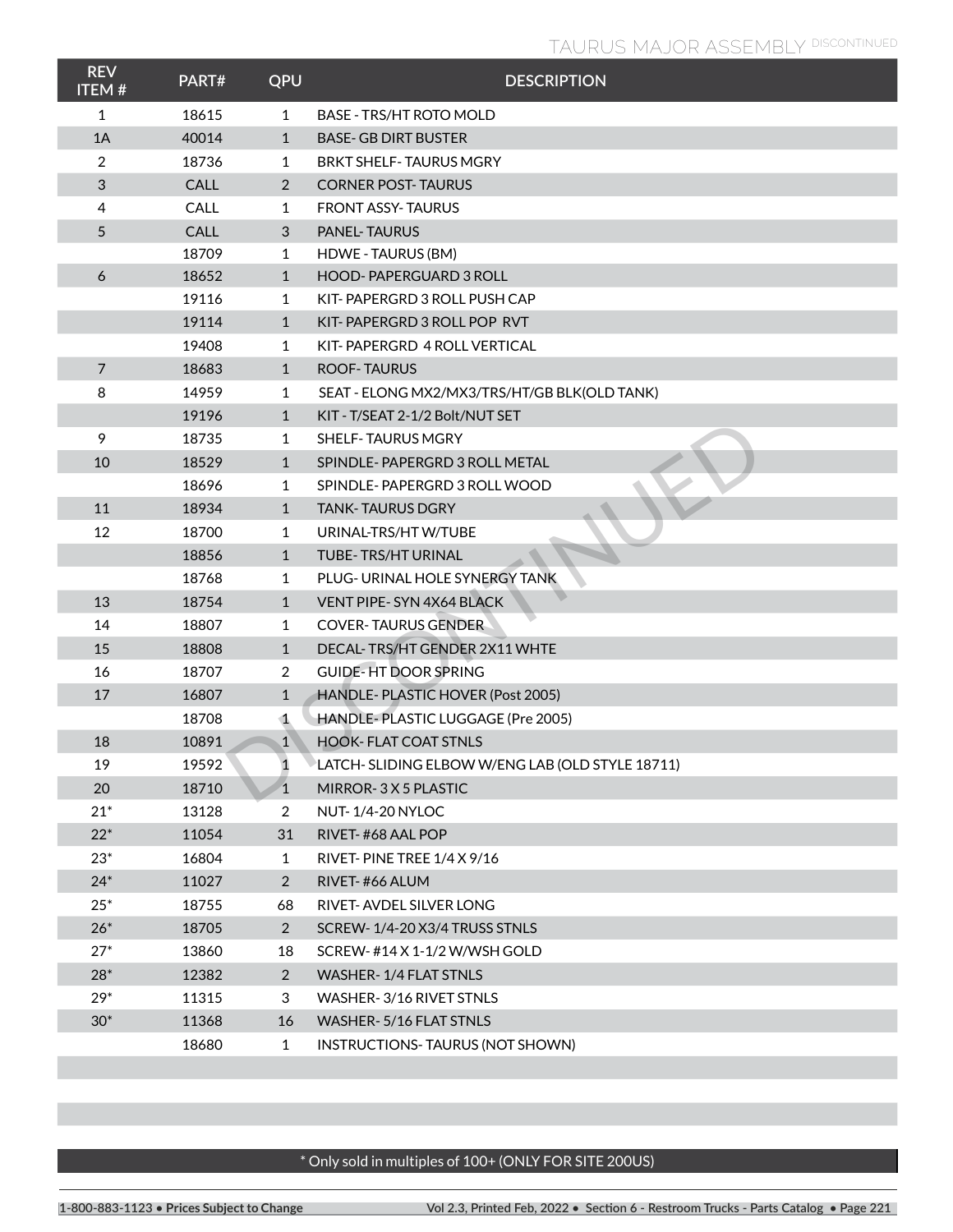

# \* Only sold in multiples of 100+ (ONLY FOR SITE 200US)